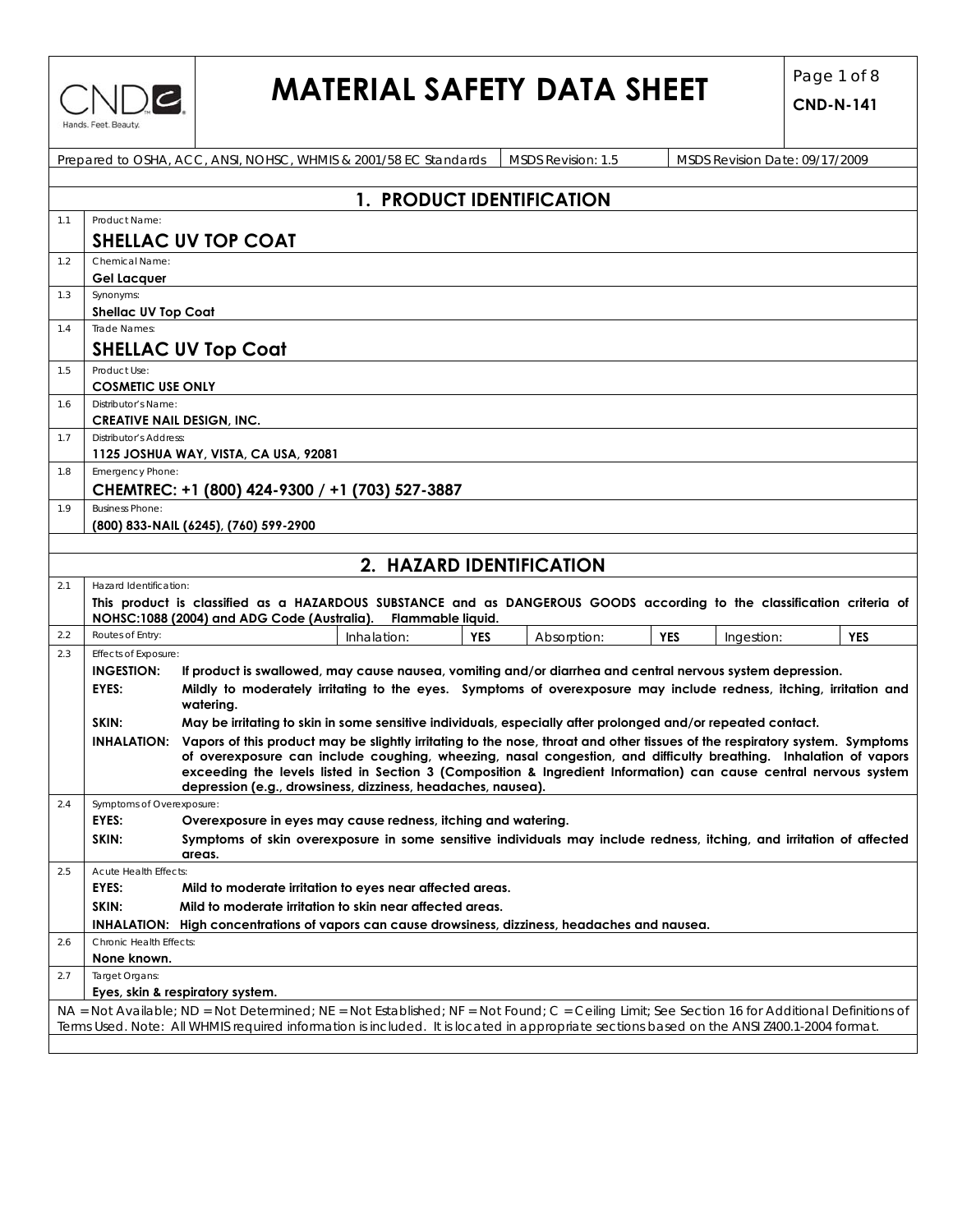

# **MATERIAL SAFETY DATA SHEET**  $\begin{bmatrix} \text{Page 2 of 8} \\ \text{CND-241} \end{bmatrix}$

|            | Prepared to OSHA, ACC, ANSI, NOHSC, WHMIS & 2001/58 EC Standards<br><b>MSDS Revision: 1.4</b><br>MSDS Revision Date: 09/03/2009                                                                                    |                              |           |                                                                                                                                                                                                           |                              |               |           |              |                   |              |                                                  |            |             |             |                |
|------------|--------------------------------------------------------------------------------------------------------------------------------------------------------------------------------------------------------------------|------------------------------|-----------|-----------------------------------------------------------------------------------------------------------------------------------------------------------------------------------------------------------|------------------------------|---------------|-----------|--------------|-------------------|--------------|--------------------------------------------------|------------|-------------|-------------|----------------|
|            |                                                                                                                                                                                                                    |                              |           |                                                                                                                                                                                                           |                              |               |           |              |                   |              |                                                  |            |             |             |                |
|            |                                                                                                                                                                                                                    |                              |           | 3. COMPOSITION & INGREDIENT INFORMATION                                                                                                                                                                   |                              |               |           |              |                   |              |                                                  |            |             |             |                |
|            |                                                                                                                                                                                                                    |                              |           |                                                                                                                                                                                                           |                              |               |           |              |                   |              | <b>EXPOSURE LIMITS IN AIR (mg/m<sup>3</sup>)</b> |            |             |             |                |
|            |                                                                                                                                                                                                                    |                              |           |                                                                                                                                                                                                           |                              |               |           | <b>ACGIH</b> |                   | <b>NOHSC</b> |                                                  |            | OSHA        |             |                |
|            |                                                                                                                                                                                                                    |                              |           |                                                                                                                                                                                                           |                              |               |           | ppm          | ppm<br>ES-<br>ES- |              | ES-                                              | ppm        |             |             | <b>OTHER</b>   |
|            | <b>CHEMICAL NAME(S)</b>                                                                                                                                                                                            |                              | CAS No.   | <b>RTECS No.</b>                                                                                                                                                                                          | <b>EINECS No.</b>            | $\frac{6}{9}$ | TLV       | <b>STEL</b>  | <b>TWA</b>        | <b>STEL</b>  | <b>PEAK</b>                                      | <b>PEL</b> | <b>STEL</b> | <b>IDLH</b> |                |
|            | <b>PROPRIETARY FORMULA</b>                                                                                                                                                                                         |                              | <b>NA</b> | <b>NA</b>                                                                                                                                                                                                 | <b>NA</b>                    | ΝA            | <b>NA</b> | <b>NA</b>    | <b>NF</b>         | <b>NF</b>    | <b>NF</b>                                        | <b>NA</b>  | <b>NA</b>   | <b>NA</b>   |                |
|            | <b>BUTYL ACETATE</b>                                                                                                                                                                                               |                              | 123-86-4  | AF7350000                                                                                                                                                                                                 | 204-658-1                    | < 10.0        | 150       | 200          | 150               | 200          | NF                                               | 150        | 200         | 1700        | <b>150 TWA</b> |
|            | <b>ETHYL ACETATE</b>                                                                                                                                                                                               |                              | 141-78-6  | AH5425000                                                                                                                                                                                                 | 201-550-6                    | $≤ 10.0$      | 200       | 400          | 200               | 400          | <b>NF</b>                                        | <b>NA</b>  | <b>NA</b>   | 2000        | <b>400 TWA</b> |
|            |                                                                                                                                                                                                                    |                              |           |                                                                                                                                                                                                           |                              |               |           |              |                   |              |                                                  |            |             |             |                |
|            |                                                                                                                                                                                                                    |                              |           |                                                                                                                                                                                                           |                              |               |           |              |                   |              |                                                  |            |             |             |                |
|            |                                                                                                                                                                                                                    |                              |           |                                                                                                                                                                                                           | 4. FIRST AID MEASURES        |               |           |              |                   |              |                                                  |            |             |             |                |
| 4.1        | First Aid:                                                                                                                                                                                                         |                              |           |                                                                                                                                                                                                           |                              |               |           |              |                   |              |                                                  |            |             |             |                |
|            | <b>INGESTION:</b>                                                                                                                                                                                                  |                              |           | DO NOT INDUCE VOMITING. Contact ChemTrec at +1 (703) 527-3887 or the nearest Poison Control Center or local                                                                                               |                              |               |           |              |                   |              |                                                  |            |             |             |                |
|            |                                                                                                                                                                                                                    |                              |           | emergency telephone number for assistance and instructions. Seek immediate medical attention. If vomiting occurs<br>spontaneously, keep victim's head lowered (forward) to reduce the risk of aspiration. |                              |               |           |              |                   |              |                                                  |            |             |             |                |
|            | EYES:                                                                                                                                                                                                              |                              |           | Splashes are not likely; however, if product gets in the eyes, flush with copious amounts of lukewarm water for at least 15                                                                               |                              |               |           |              |                   |              |                                                  |            |             |             |                |
|            |                                                                                                                                                                                                                    |                              |           | minutes. Open and close eyelid(s) to ensure thorough irrigation. If irritation occurs, contact a physician.                                                                                               |                              |               |           |              |                   |              |                                                  |            |             |             |                |
|            | SKIN:                                                                                                                                                                                                              |                              |           | If irritation occurs and product is on the skin, rinse thoroughly with lukewarm water, followed by a thorough washing of the                                                                              |                              |               |           |              |                   |              |                                                  |            |             |             |                |
|            |                                                                                                                                                                                                                    |                              |           | affected area with soap and water. Do not wear contaminated clothing until after it has been properly cleaned. If                                                                                         |                              |               |           |              |                   |              |                                                  |            |             |             |                |
|            |                                                                                                                                                                                                                    |                              |           | irritation, redness or swelling persists, contact a physician immediately.<br>Remove victim to fresh air at once. Under extreme conditions, if breathing stops, perform artificial respiration. Seek      |                              |               |           |              |                   |              |                                                  |            |             |             |                |
|            | <b>INHALATION:</b>                                                                                                                                                                                                 | immediate medical attention. |           |                                                                                                                                                                                                           |                              |               |           |              |                   |              |                                                  |            |             |             |                |
|            |                                                                                                                                                                                                                    |                              |           |                                                                                                                                                                                                           |                              |               |           |              |                   |              |                                                  |            |             |             |                |
| 4.2        | Medical Conditions Aggravated by Exposure:                                                                                                                                                                         |                              |           |                                                                                                                                                                                                           |                              |               |           |              |                   |              |                                                  |            |             |             |                |
|            | None known.                                                                                                                                                                                                        |                              |           |                                                                                                                                                                                                           |                              |               |           |              |                   |              |                                                  |            |             |             |                |
|            |                                                                                                                                                                                                                    |                              |           |                                                                                                                                                                                                           |                              |               |           |              |                   |              |                                                  |            |             |             |                |
|            |                                                                                                                                                                                                                    |                              |           |                                                                                                                                                                                                           | 5. FIREFIGHTING MEASURES     |               |           |              |                   |              |                                                  |            |             |             |                |
| 5.1        | Flashpoint & Method:                                                                                                                                                                                               |                              |           |                                                                                                                                                                                                           |                              |               |           |              |                   |              |                                                  |            |             |             |                |
|            | 80.6 °F (27 °C) TCC                                                                                                                                                                                                |                              |           |                                                                                                                                                                                                           |                              |               |           |              |                   |              |                                                  |            |             |             |                |
| 5.2        | Autoignition Temperature:                                                                                                                                                                                          |                              |           |                                                                                                                                                                                                           |                              |               |           |              |                   |              |                                                  |            |             |             |                |
|            | <b>NA</b>                                                                                                                                                                                                          |                              |           |                                                                                                                                                                                                           |                              |               |           |              |                   |              |                                                  |            |             |             |                |
| 5.3<br>5.4 | Flammability Limits:<br>Fire & Explosion Hazards:                                                                                                                                                                  |                              |           |                                                                                                                                                                                                           | Lower Explosive Limit (LEL): |               | <b>NA</b> |              |                   |              | Upper Explosive Limit (UEL):                     |            |             | <b>NA</b>   |                |
|            | WARNING: Flammable! Keep away from heat, lit cigarettes, sparks & open flame. Keep container                                                                                                                       |                              |           |                                                                                                                                                                                                           |                              |               |           |              |                   |              |                                                  |            |             |             |                |
|            | closed.                                                                                                                                                                                                            |                              |           |                                                                                                                                                                                                           |                              |               |           |              |                   |              |                                                  |            |             |             |                |
| 5.5        | <b>Extinguishing Methods:</b>                                                                                                                                                                                      |                              |           |                                                                                                                                                                                                           |                              |               |           |              |                   |              |                                                  |            |             | a           |                |
|            | CO <sub>2</sub> , Halon, Dry Chemical or Foam, as authorized.                                                                                                                                                      |                              |           |                                                                                                                                                                                                           |                              |               |           |              |                   |              |                                                  |            |             |             |                |
| 5.6        | <b>Firefighting Procedures:</b>                                                                                                                                                                                    |                              |           |                                                                                                                                                                                                           |                              |               |           |              |                   |              |                                                  |            |             |             |                |
|            | When involved in a fire, this product will ignite readily and decompose to produce carbon oxides.                                                                                                                  |                              |           |                                                                                                                                                                                                           |                              |               |           |              |                   |              |                                                  |            |             |             |                |
|            | First responders should wear eye protection. Structural firefighters must wear SCBAs and full protective<br>equipment. Use a water spray or fog to reduce or direct vapors. Water may not be effective in actually |                              |           |                                                                                                                                                                                                           |                              |               |           |              |                   |              |                                                  |            |             |             |                |
|            | extinguishing a fire involving this product.                                                                                                                                                                       |                              |           |                                                                                                                                                                                                           |                              |               |           |              |                   |              |                                                  |            |             |             |                |
|            | <b>HAZCHEM CODE: 3[Y]E</b>                                                                                                                                                                                         |                              |           |                                                                                                                                                                                                           |                              |               |           |              |                   |              |                                                  |            |             |             |                |
|            |                                                                                                                                                                                                                    |                              |           |                                                                                                                                                                                                           |                              |               |           |              |                   |              |                                                  |            |             |             |                |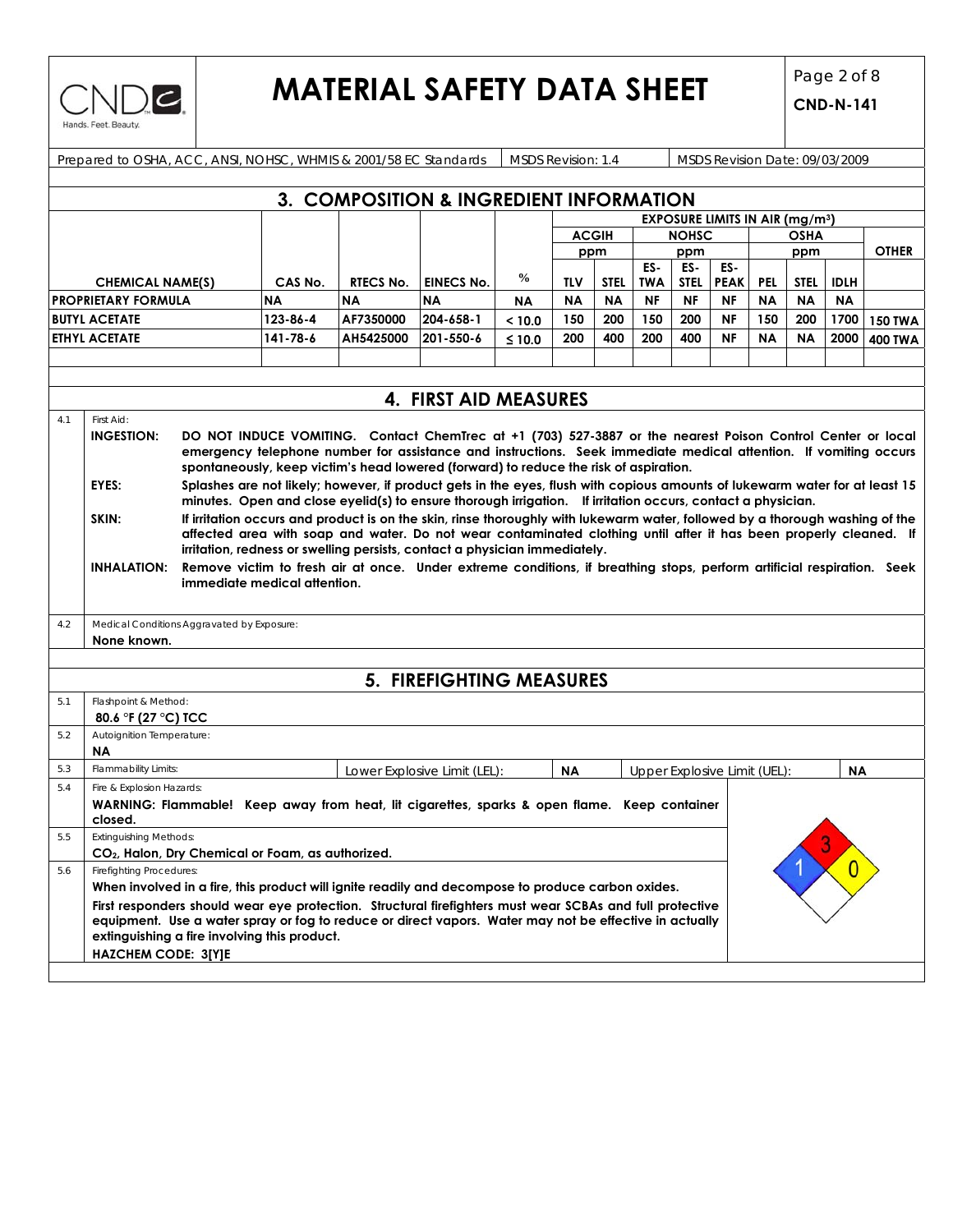

6.1 Spills:

## **MATERIAL SAFETY DATA SHEET** Page 3 of 8

**CND-N-141**

| Prepared to OSHA, ACC, ANSI, NOHSC, WHMIS & 2001/58 EC Standards   MSDS Revision: 1.4 |  | MSDS Revision Date: 09/03/2009 |
|---------------------------------------------------------------------------------------|--|--------------------------------|
|---------------------------------------------------------------------------------------|--|--------------------------------|

### **6. ACCIDENTAL RELEASE MEASURES**

**Before cleaning any spill or leak, individuals involved in spill cleanup must wear appropriate Personal Protective Equipment. For small spills (e.g., <1 gallon (3.785 liters)) wear appropriate personal protective equipment (e.g., goggles, gloves). Maximize ventilation (open doors and windows) and secure all sources of ignition. Remove spilled material with absorbent material and place into appropriate closed container(s) for disposal. Dispose of properly in accordance with local, state and federal regulations. Wash all affected areas and outside of container with plenty of warm water and soap. Remove any contaminated clothing and wash thoroughly before reuse.** 

**For spills ≥ 1 gallon (3.785 liters),, deny entry to all unprotected individuals. Dike and contain spill with inert material (e.g., sand or earth). Use ONLY non-sparking tools for recovery and cleanup. Transfer liquid to containers for recovery or disposal and solid diking material to separate containers for proper disposal. Remove contaminated clothing promptly and wash affected skin areas with soap and water. Keep spills and cleaning runoffs out of municipal sewers and open bodies of water.** 

### **7. HANDLING & STORAGE INFORMATION**

| Work & Hygiene Practices:                                                                                                                                                                                                                                                |
|--------------------------------------------------------------------------------------------------------------------------------------------------------------------------------------------------------------------------------------------------------------------------|
| Avoid prolonged contact with the product. Avoid breathing vapors of this product. Use in a well-ventilated location (e.g., local                                                                                                                                         |
| exhaust ventilation, fans). Do not eat, drink or smoke while handling product.                                                                                                                                                                                           |
| Storage & Handling:                                                                                                                                                                                                                                                      |
| Keep this material away from heat, sparks and open flame. Open containers slowly on a stable surface. Keep container closed tightly<br>when not in use. Empty container may contain residual amounts of this product; therefore, empty containers should be handled with |

**care. Store containers in a cool, dry location, away from direct sunlight, other light sources, or sources of intense heat. Store away from incompatible materials (see Section 10).** 

**Open containers slowly on a stable surface. Keep container tightly closed when not in use. Empty containers may contain residual amounts of this product; therefore, empty containers should be handled with care.** 

### **8. EXPOSURE CONTROLS & PERSONAL PROTECTION**

8.1 Ventilation & Engineering Controls:

7.3 Special Precautions

| When working with large quantities of product, provide adequate ventilation (e.g., local exhaust ventilation, fans). Ensure that an |  |  |  |  |  |  |
|-------------------------------------------------------------------------------------------------------------------------------------|--|--|--|--|--|--|
| evewash station, sink or washbasin is available in case of exposure to eves.                                                        |  |  |  |  |  |  |
| 0.2 Depression Dratection                                                                                                           |  |  |  |  |  |  |

| $0.2$ respiration $\gamma$ r rotection.                                                                                                                                                                                                                             |
|---------------------------------------------------------------------------------------------------------------------------------------------------------------------------------------------------------------------------------------------------------------------|
| No special respiratory protection is required under typical circumstances of use or handling. If necessary, use only respiratory<br>protection authorized per U.S. OSHA's requirement in 29 CFR §1910.134, or applicable U.S. state requlations, or the appropriate |
| standards of Canada, its provinces, E.C. member states, or Australia.                                                                                                                                                                                               |
| 8.3 Eye Protection:                                                                                                                                                                                                                                                 |

| None required under normal conditions of use. Avoid eye contact. May cause irritation in some sensitive individuals. When handling |  |
|------------------------------------------------------------------------------------------------------------------------------------|--|
| $\perp$ large quantities (e.g., $\geq 1$ gallon (3.785 liters)), safety glasses with side shields should be used.                  |  |

8.4 Hand Protection:

**None required under normal conditions of use. May cause skin irritation in some sensitive individuals. When handling large quantities (e.g., ≥ 1 gallon (3.785 liters)), wear rubber or impervious plastic gloves.** 

|     | when numaling large gournines (e.g., $\epsilon$ ) gallon (b.700 lifers)), wear robber or impervious plusify gloves.                                                   |                     |  |                             |  |   |
|-----|-----------------------------------------------------------------------------------------------------------------------------------------------------------------------|---------------------|--|-----------------------------|--|---|
| 8.5 | <b>Body Protection:</b>                                                                                                                                               | <b>HEALTH</b>       |  |                             |  |   |
|     | No apron required when handling small quantities.<br>When handling large quantities (e.g., $\geq 1$ gallon (3.785 liters)), eye wash stations and                     | <b>FLAMMABILITY</b> |  |                             |  | 3 |
|     | deluge showers should be available. Upon completion of work activities involving<br>large quantities of this product, wash any exposed areas thoroughly with soap and | <b>REACTIVITY</b>   |  |                             |  |   |
|     | water.                                                                                                                                                                |                     |  | <b>PROTECTIVE EQUIPMENT</b> |  |   |
|     |                                                                                                                                                                       | <b>EYES</b>         |  |                             |  |   |
|     |                                                                                                                                                                       |                     |  |                             |  |   |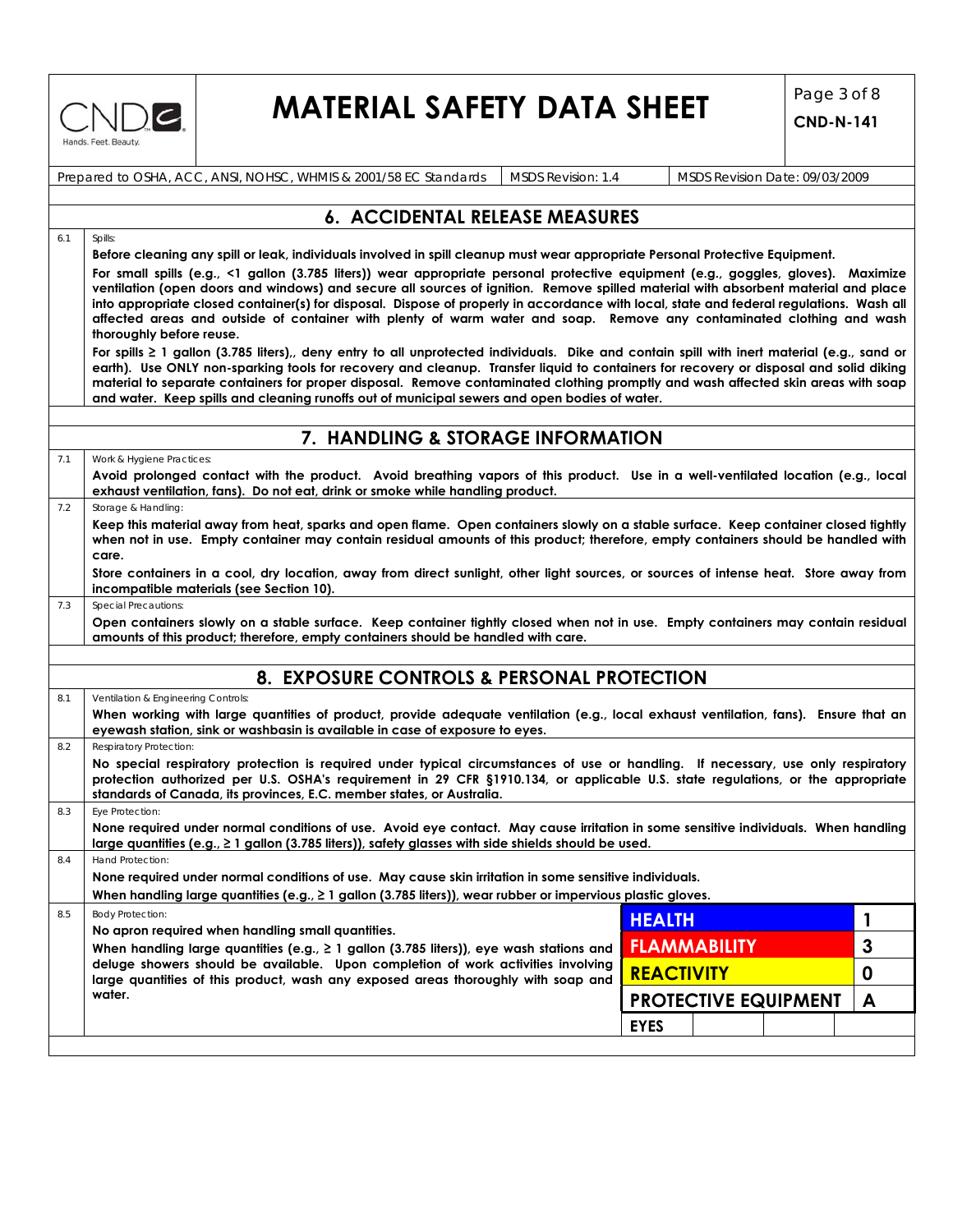

# **MATERIAL SAFETY DATA SHEET**  $\begin{bmatrix} \text{Page 4 of 8} \\ \text{CND N 141} \end{bmatrix}$

|            |                                                | Prepared to OSHA, ACC, ANSI, NOHSC, WHMIS & 2001/58 EC Standards<br><b>MSDS Revision: 1.4</b><br>MSDS Revision Date: 09/03/2009                                                                                                               |  |  |  |  |  |
|------------|------------------------------------------------|-----------------------------------------------------------------------------------------------------------------------------------------------------------------------------------------------------------------------------------------------|--|--|--|--|--|
|            |                                                |                                                                                                                                                                                                                                               |  |  |  |  |  |
|            |                                                | 9. PHYSICAL & CHEMICAL PROPERTIES                                                                                                                                                                                                             |  |  |  |  |  |
| 9.1        | Density:                                       | 1.06 ( $H2O = 1$ )                                                                                                                                                                                                                            |  |  |  |  |  |
| 9.2        | <b>Boiling Point:</b>                          | 212 °F (100 °C) based on Butyl Acetate                                                                                                                                                                                                        |  |  |  |  |  |
| 9.3        | Melting Point:                                 | <b>NA</b>                                                                                                                                                                                                                                     |  |  |  |  |  |
| 9.4        | <b>Evaporation Rate:</b>                       |                                                                                                                                                                                                                                               |  |  |  |  |  |
| 9.5        | $0.3$ (n-Butyl acetate = 1)<br>Vapor Pressure: |                                                                                                                                                                                                                                               |  |  |  |  |  |
|            | Molecular Weight:                              | <b>NA</b>                                                                                                                                                                                                                                     |  |  |  |  |  |
| 9.6<br>9.7 | Appearance & Color:                            | <b>NA</b>                                                                                                                                                                                                                                     |  |  |  |  |  |
|            | Odor Threshold:                                | Transparent slightly blue viscous liquid with a very mild ester-like odor.                                                                                                                                                                    |  |  |  |  |  |
| 9.8        |                                                | <b>ND</b>                                                                                                                                                                                                                                     |  |  |  |  |  |
| 9.9        | Solubility:                                    | Insoluble in water.                                                                                                                                                                                                                           |  |  |  |  |  |
| 9.10       | pH                                             | <b>NA</b>                                                                                                                                                                                                                                     |  |  |  |  |  |
| 9.11       | Viscosity:                                     | 1500-2500 cP                                                                                                                                                                                                                                  |  |  |  |  |  |
| 9.12       | Other Information:                             | VOC: 1.5 lb/gal                                                                                                                                                                                                                               |  |  |  |  |  |
|            |                                                |                                                                                                                                                                                                                                               |  |  |  |  |  |
|            |                                                | <b>10. STABILITY &amp; REACTIVITY</b>                                                                                                                                                                                                         |  |  |  |  |  |
| 10.1       | Stability:                                     |                                                                                                                                                                                                                                               |  |  |  |  |  |
|            |                                                | Stable under ambient conditions when stored properly (see Section 7, Storage and Handling).                                                                                                                                                   |  |  |  |  |  |
| 10.2       | Hazardous Decomposition Products:              |                                                                                                                                                                                                                                               |  |  |  |  |  |
|            |                                                | If exposed to extremely high temperatures, the products of thermal decomposition may include irritating vapors and carbon oxide                                                                                                               |  |  |  |  |  |
|            | gases (e.g., CO, CO <sub>2</sub> ).            |                                                                                                                                                                                                                                               |  |  |  |  |  |
| 10.3       | Hazardous Polymerization:                      |                                                                                                                                                                                                                                               |  |  |  |  |  |
| 10.4       | Will not occur.<br>Conditions to Avoid:        |                                                                                                                                                                                                                                               |  |  |  |  |  |
|            | None reported.                                 |                                                                                                                                                                                                                                               |  |  |  |  |  |
|            |                                                |                                                                                                                                                                                                                                               |  |  |  |  |  |
|            |                                                |                                                                                                                                                                                                                                               |  |  |  |  |  |
| 10.5       | Incompatible Substances:                       |                                                                                                                                                                                                                                               |  |  |  |  |  |
|            | strong bases (e.g., lye, potassium hydroxide). | This product is incompatible with strong oxidizers (e.g., peroxides, superoxides), strong acids (e.g., hydrochloric or muriatic acids), or                                                                                                    |  |  |  |  |  |
|            |                                                |                                                                                                                                                                                                                                               |  |  |  |  |  |
|            |                                                |                                                                                                                                                                                                                                               |  |  |  |  |  |
|            |                                                | <b>11. TOXICOLOGICAL INFORMATION</b>                                                                                                                                                                                                          |  |  |  |  |  |
| 11.1       | <b>Toxicity Data:</b>                          |                                                                                                                                                                                                                                               |  |  |  |  |  |
|            |                                                | This product has not been tested on animals to obtain toxicological data. There are toxicology data for the components of this<br>product, which are found in the scientific literature. These data have not been presented in this document. |  |  |  |  |  |
| 11.2       | Acute Toxicity:                                |                                                                                                                                                                                                                                               |  |  |  |  |  |
|            | See section 2.5                                |                                                                                                                                                                                                                                               |  |  |  |  |  |
| 11.3       | Chronic Toxicity:                              |                                                                                                                                                                                                                                               |  |  |  |  |  |
|            | See section 2.6                                |                                                                                                                                                                                                                                               |  |  |  |  |  |
| 11.4       | Suspected Carcinogen:                          |                                                                                                                                                                                                                                               |  |  |  |  |  |
|            | No.                                            |                                                                                                                                                                                                                                               |  |  |  |  |  |
| 11.5       | Reproductive Toxicity:                         | This product is not reported to produce reproductive toxicity in humans.                                                                                                                                                                      |  |  |  |  |  |
|            | Mutagenicity:                                  |                                                                                                                                                                                                                                               |  |  |  |  |  |
|            |                                                | This product is not reported to produce mutagenic effects in humans.                                                                                                                                                                          |  |  |  |  |  |
|            | Embryotoxicity:                                |                                                                                                                                                                                                                                               |  |  |  |  |  |
|            |                                                | This product is not reported to produce embryotoxic effects in humans.                                                                                                                                                                        |  |  |  |  |  |
|            | Teratogenicity:                                |                                                                                                                                                                                                                                               |  |  |  |  |  |
|            |                                                | This product is not reported to produce teratogenic effects in humans.                                                                                                                                                                        |  |  |  |  |  |
|            | Reproductive Toxicity:                         |                                                                                                                                                                                                                                               |  |  |  |  |  |
|            |                                                | This product is not reported to produce reproductive effects in humans.                                                                                                                                                                       |  |  |  |  |  |
| 11.6       | Irritancy of Product:                          |                                                                                                                                                                                                                                               |  |  |  |  |  |
|            | See Section 2.3                                |                                                                                                                                                                                                                                               |  |  |  |  |  |
| 11.7       | <b>Biological Exposure Indices:</b><br>NE      |                                                                                                                                                                                                                                               |  |  |  |  |  |
| 11.8       | Physician Recommendations:                     |                                                                                                                                                                                                                                               |  |  |  |  |  |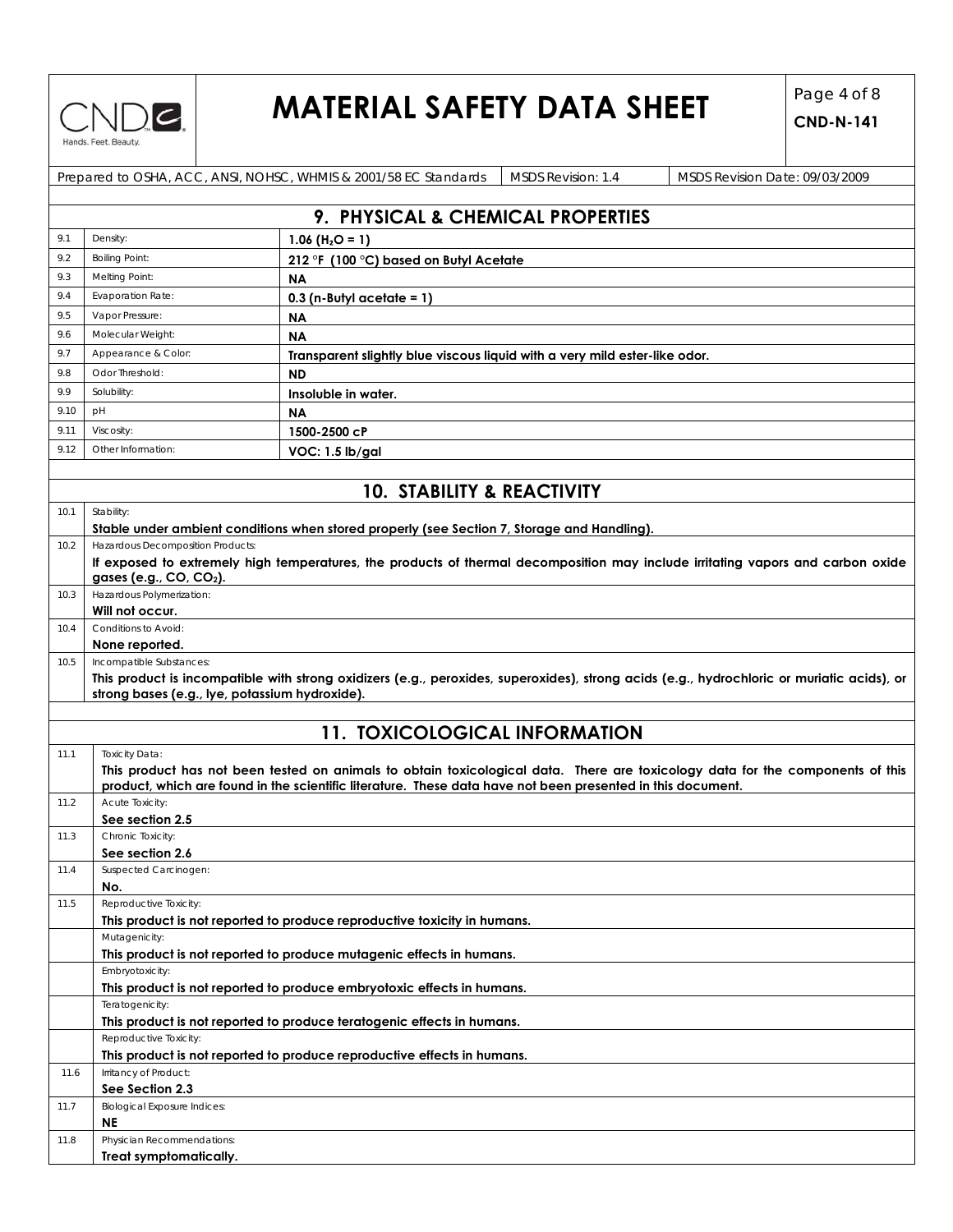

# **MATERIAL SAFETY DATA SHEET**  $\begin{bmatrix} \text{Page 5 of 8} \\ \text{CND N 141} \end{bmatrix}$

|      | Prepared to OSHA, ACC, ANSI, NOHSC, WHMIS & 2001/58 EC Standards<br>MSDS Revision: 1.4                                                                                                                                                                                                                                                                   | MSDS Revision Date: 09/03/2009 |  |  |  |  |  |
|------|----------------------------------------------------------------------------------------------------------------------------------------------------------------------------------------------------------------------------------------------------------------------------------------------------------------------------------------------------------|--------------------------------|--|--|--|--|--|
|      |                                                                                                                                                                                                                                                                                                                                                          |                                |  |  |  |  |  |
|      | <b>12. ECOLOGICAL INFORMATION</b>                                                                                                                                                                                                                                                                                                                        |                                |  |  |  |  |  |
| 12.1 | Environmental Stability:                                                                                                                                                                                                                                                                                                                                 |                                |  |  |  |  |  |
|      | The components of this product will slowly degrade over time into a variety of organic compounds. Specific environmental data<br>available for the components of this product are as follows:                                                                                                                                                            |                                |  |  |  |  |  |
|      | Butyl Acetate: K <sub>oc</sub> = 1.82. Water solubility: 120 parts H <sub>2</sub> O at 77 °F (25 °C). Bioconcentration Factor = 4-14. Bioconcentration is not<br>anticipated to be significant. This compound can be removed from contaminated environments from volatilization, and<br>biodegradation. This compound's half-life in water is 6.1 hours. |                                |  |  |  |  |  |
|      | Ethyl Acetate: K <sub>oc</sub> = 0.73. Water solubility: 64,000 mg/l. Bioconcentration Factor = 4-14. Bioconcentration is not anticipated to be<br>significant. This compound can be removed from contaminated environments from volatilization, and biodegradation. This<br>compound's half-life in water is 6.1 hours.                                 |                                |  |  |  |  |  |
| 12.2 | Effects on Plants & Animals:<br>There are no specific data available for this product.                                                                                                                                                                                                                                                                   |                                |  |  |  |  |  |
| 12.3 | Effects on Aquatic Life:                                                                                                                                                                                                                                                                                                                                 |                                |  |  |  |  |  |
|      | There are no specific data available for this product; however, very large releases of this product may be harmful or fatal to<br>overexposed aquatic life.                                                                                                                                                                                              |                                |  |  |  |  |  |
|      | <b>13. DISPOSAL CONSIDERATIONS</b>                                                                                                                                                                                                                                                                                                                       |                                |  |  |  |  |  |
| 13.1 | Waste Disposal:                                                                                                                                                                                                                                                                                                                                          |                                |  |  |  |  |  |
|      | Waste disposal must be in accordance with appropriate Federal, state, and local regulations.                                                                                                                                                                                                                                                             |                                |  |  |  |  |  |
| 13.2 | Special Considerations:                                                                                                                                                                                                                                                                                                                                  |                                |  |  |  |  |  |
|      | U.S. EPA WASTE NUMBER: D001 (characteristic - ignitable)                                                                                                                                                                                                                                                                                                 |                                |  |  |  |  |  |
|      |                                                                                                                                                                                                                                                                                                                                                          |                                |  |  |  |  |  |
|      | <b>14. TRANSPORTATION INFORMATION</b>                                                                                                                                                                                                                                                                                                                    |                                |  |  |  |  |  |
|      | The basic description (ID Number, proper shipping name, hazard class & division, packing group) is shown for each mode of transportation.                                                                                                                                                                                                                |                                |  |  |  |  |  |
|      | Additional descriptive information may be required by 49 CFR, IATA/ICAO, IMDG, SCT, ADGR and the CTDGR.                                                                                                                                                                                                                                                  |                                |  |  |  |  |  |
| 14.1 | 49 CFR (GND):                                                                                                                                                                                                                                                                                                                                            |                                |  |  |  |  |  |
|      | CONSUMER COMMODITY, ORM-D (≤ 1.0 L)                                                                                                                                                                                                                                                                                                                      |                                |  |  |  |  |  |
|      | UN1263, PAINT, 3, II (> 1.0 L)                                                                                                                                                                                                                                                                                                                           | CONSUMER COMMODITY             |  |  |  |  |  |
| 14.2 | IATA (AIR):<br>CONSUMER COMMODITY, 9, ID8000 (≤ 0.5 L) PI - 910                                                                                                                                                                                                                                                                                          | <b>ORM-D</b>                   |  |  |  |  |  |
|      |                                                                                                                                                                                                                                                                                                                                                          |                                |  |  |  |  |  |
|      | UN1263, PAINT, 3, II, LTD QTY (≤ 1.0 L) PI - Y305                                                                                                                                                                                                                                                                                                        |                                |  |  |  |  |  |
|      | UN1263, PAINT, 3, II (≤ 5.0 L - , ≤1.3212 GALLONS) PI - 305                                                                                                                                                                                                                                                                                              |                                |  |  |  |  |  |
|      | UN1263, PAINT, 3, II (≤ 60.0 L - , ≤ 15.855 GALLONS) P1 - 307<br>IMDG (OCN):                                                                                                                                                                                                                                                                             |                                |  |  |  |  |  |
| 14.3 | UN1263, PAINT, 3, II, LTD QTY (≤ 5.0 L)                                                                                                                                                                                                                                                                                                                  |                                |  |  |  |  |  |
|      | UN1263, PAINT, 3, II (> 5.0 L)                                                                                                                                                                                                                                                                                                                           | UN1263                         |  |  |  |  |  |
| 14.4 | TDGR (Canadian GND):<br>MARK PACKAGE "LIMITED QUANTITY" or "QUANTITÉ LIMITÉE" or "LTD QTY" or "QUANT LTÉE" (< 1.0 L)                                                                                                                                                                                                                                     |                                |  |  |  |  |  |
|      | UN1263, PAINT, 3, II (> 1.0 L)                                                                                                                                                                                                                                                                                                                           |                                |  |  |  |  |  |
| 14.5 | ADR/RID (EU):                                                                                                                                                                                                                                                                                                                                            |                                |  |  |  |  |  |
|      | UN1263, PAINT, 3, II, 3 °(b). ADR, LTD QTY (≤ 1.0 L)                                                                                                                                                                                                                                                                                                     |                                |  |  |  |  |  |
|      | UN1263, PAINT 3, 3 °(b), ADR                                                                                                                                                                                                                                                                                                                             |                                |  |  |  |  |  |
| 14.6 | SCT (MEXICO):                                                                                                                                                                                                                                                                                                                                            |                                |  |  |  |  |  |
|      | UN1263, PINTURA (INFLAMMABLE), 3, II, CANTIDAD LIMITADA (≤ 1.0 L)                                                                                                                                                                                                                                                                                        | Flammable Liquit               |  |  |  |  |  |
|      | UN1263, PINTURA (INFLAMMABLE), 3, II, CANTIDAD LIMITADA (>1.0 L)                                                                                                                                                                                                                                                                                         |                                |  |  |  |  |  |
| 14.7 | ADGR (AUS):                                                                                                                                                                                                                                                                                                                                              |                                |  |  |  |  |  |
|      | UN1263, PAINT, 3, II, LTD QTY (≤ 1.0 L) LTD QTY                                                                                                                                                                                                                                                                                                          |                                |  |  |  |  |  |
|      | UN1263, PAINT, 3, II ( >1.0 L)                                                                                                                                                                                                                                                                                                                           |                                |  |  |  |  |  |
|      |                                                                                                                                                                                                                                                                                                                                                          |                                |  |  |  |  |  |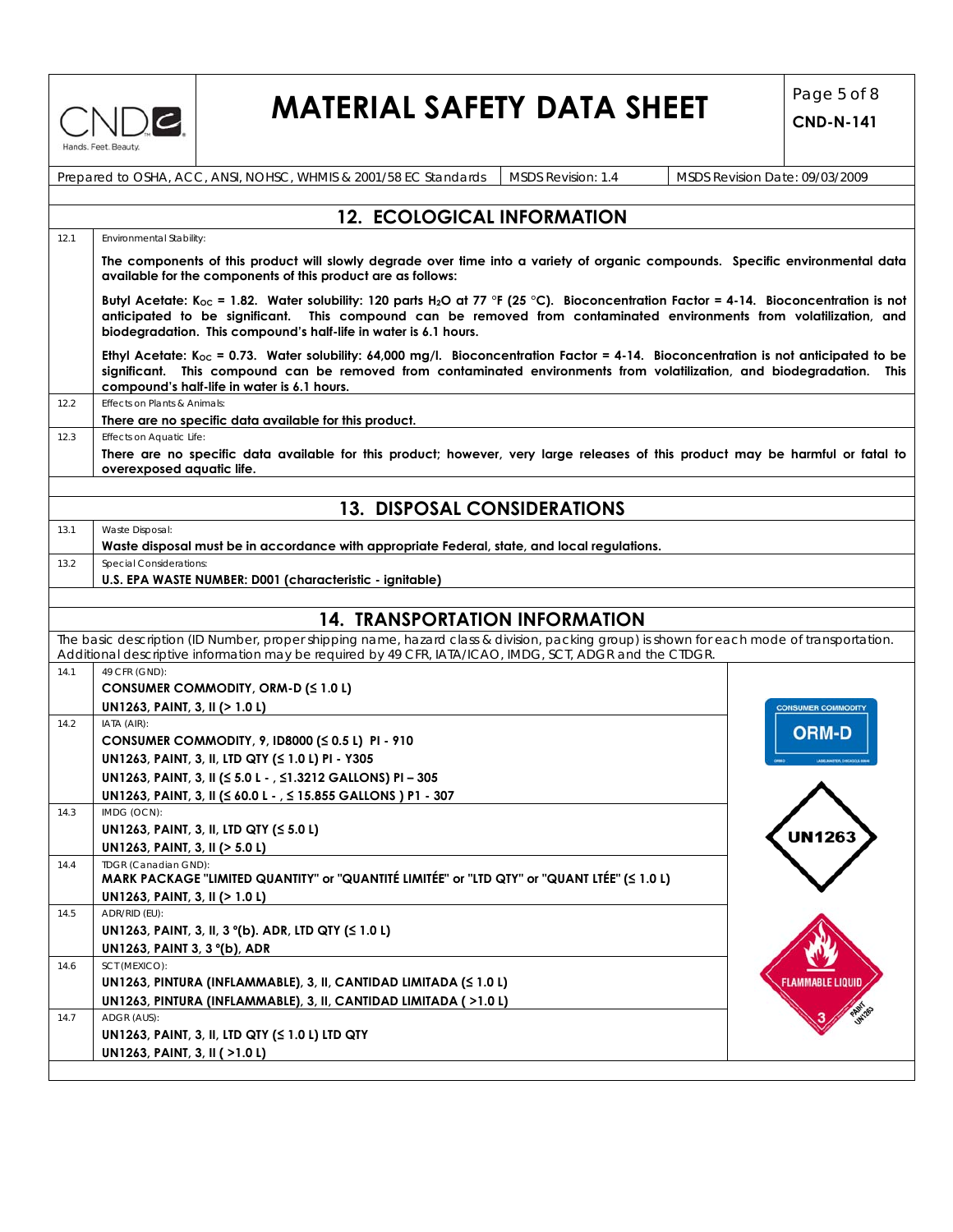

# **MATERIAL SAFETY DATA SHEET**  $\begin{bmatrix} \text{Page 6 of 8} \\ \text{CND N 141} \end{bmatrix}$

|      | Prepared to OSHA, ACC, ANSI, NOHSC, WHMIS & 2001/58 EC Standards                                                                                                                                                                                                                                                                   | MSDS Revision: 1.4 | MSDS Revision Date: 09/03/2009 |  |  |  |  |  |  |
|------|------------------------------------------------------------------------------------------------------------------------------------------------------------------------------------------------------------------------------------------------------------------------------------------------------------------------------------|--------------------|--------------------------------|--|--|--|--|--|--|
|      |                                                                                                                                                                                                                                                                                                                                    |                    |                                |  |  |  |  |  |  |
|      | <b>15. REGULATORY INFORMATION</b>                                                                                                                                                                                                                                                                                                  |                    |                                |  |  |  |  |  |  |
| 15.1 | U.S. EPA SARA Title III Reporting Requirements:                                                                                                                                                                                                                                                                                    |                    |                                |  |  |  |  |  |  |
|      | No chemicals are reportable under Section 313.                                                                                                                                                                                                                                                                                     |                    |                                |  |  |  |  |  |  |
|      | SARA 304 (40 CFR Table 302.4) - Butyl Acetate, Ethyl Acetate                                                                                                                                                                                                                                                                       |                    |                                |  |  |  |  |  |  |
| 15.2 | U.S. EPA SARA Title III Threshold Planning Quantity (TPQ):                                                                                                                                                                                                                                                                         |                    |                                |  |  |  |  |  |  |
|      | There are no specific Threshold Planning Quantities for the components of this product.                                                                                                                                                                                                                                            |                    |                                |  |  |  |  |  |  |
| 15.3 | U.S. U.S. U.S. TSCA Inventory Status:                                                                                                                                                                                                                                                                                              |                    |                                |  |  |  |  |  |  |
|      | The components of this product are listed on the TSCA Inventory.                                                                                                                                                                                                                                                                   |                    |                                |  |  |  |  |  |  |
| 15.4 | U.S. CERCLA Reportable Quantity (RQ):                                                                                                                                                                                                                                                                                              |                    |                                |  |  |  |  |  |  |
|      | Butyl Acetate: 2268 kg; 5000 lbs. Ethyl Acetate: 2268 kg; 5000 lbs.                                                                                                                                                                                                                                                                |                    |                                |  |  |  |  |  |  |
| 15.5 | Other U.S. Federal Requirements:                                                                                                                                                                                                                                                                                                   |                    |                                |  |  |  |  |  |  |
|      | This product complies with the appropriate sections of the Food and Drug Administration's 21 CFR subchapter G (Cosmetics).                                                                                                                                                                                                         |                    |                                |  |  |  |  |  |  |
| 15.6 | Other Canadian Regulations:                                                                                                                                                                                                                                                                                                        |                    |                                |  |  |  |  |  |  |
|      | This product has been classified according to the hazard criteria of the CPR and the MSDS contains all<br>of the information required by the CPR. The components of this product are listed on the DSL/NDSL.<br>None of the components of this product are listed on the Priorities Substances List. Class B2 Flammable<br>Liquid. |                    |                                |  |  |  |  |  |  |
| 15.7 | U.S. State Regulatory Information:                                                                                                                                                                                                                                                                                                 |                    |                                |  |  |  |  |  |  |
|      | Butyl Acetate and Ethyl Acetate, are covered under specific state criteria.                                                                                                                                                                                                                                                        |                    |                                |  |  |  |  |  |  |
|      | Components of this product are not listed on the California Proposition 65 lists or they are exempt from the requirements.                                                                                                                                                                                                         |                    |                                |  |  |  |  |  |  |
| 15.8 | European Union 67/548/EEC and Australia NOHSC:2011 (2003) Requirements:                                                                                                                                                                                                                                                            |                    |                                |  |  |  |  |  |  |
|      | The primary components of this product are not listed in Annex I of EU Directive 67/548/EEC.                                                                                                                                                                                                                                       |                    |                                |  |  |  |  |  |  |
|      | Butyl Acetate: Flammable (F). R: Flammable. S: 9-16-33 - Keep container in a well-ventilated place.                                                                                                                                                                                                                                |                    |                                |  |  |  |  |  |  |
|      | Keep away from sources of ignition - No smoking. Take precautionary measures against static                                                                                                                                                                                                                                        |                    |                                |  |  |  |  |  |  |
|      | discharges.                                                                                                                                                                                                                                                                                                                        |                    |                                |  |  |  |  |  |  |
|      | Ethyl Acetate: Flammable, Harmful (F, Xn). R: 11-20-36/37 - Highly flammable. Harmful by inhalation.                                                                                                                                                                                                                               |                    |                                |  |  |  |  |  |  |
|      | Irritating to eyes and respiratory system. S: 2-7-16-24/25/26 - Keep out of the reach of children. Keep<br>container tightly closed. Avoid contact with skin and eyes. In case of contact with eyes, rinse                                                                                                                         |                    |                                |  |  |  |  |  |  |
|      | immediately with plenty of water and seek medical advice. Do not empty into drains. Take                                                                                                                                                                                                                                           |                    |                                |  |  |  |  |  |  |
|      | precautionary measures against static discharges.                                                                                                                                                                                                                                                                                  |                    |                                |  |  |  |  |  |  |
|      | <b>HAZCHEM CODE: 3YE.</b>                                                                                                                                                                                                                                                                                                          |                    |                                |  |  |  |  |  |  |
|      | <b>Poisons Schedule Number: ND</b>                                                                                                                                                                                                                                                                                                 |                    |                                |  |  |  |  |  |  |
|      |                                                                                                                                                                                                                                                                                                                                    |                    |                                |  |  |  |  |  |  |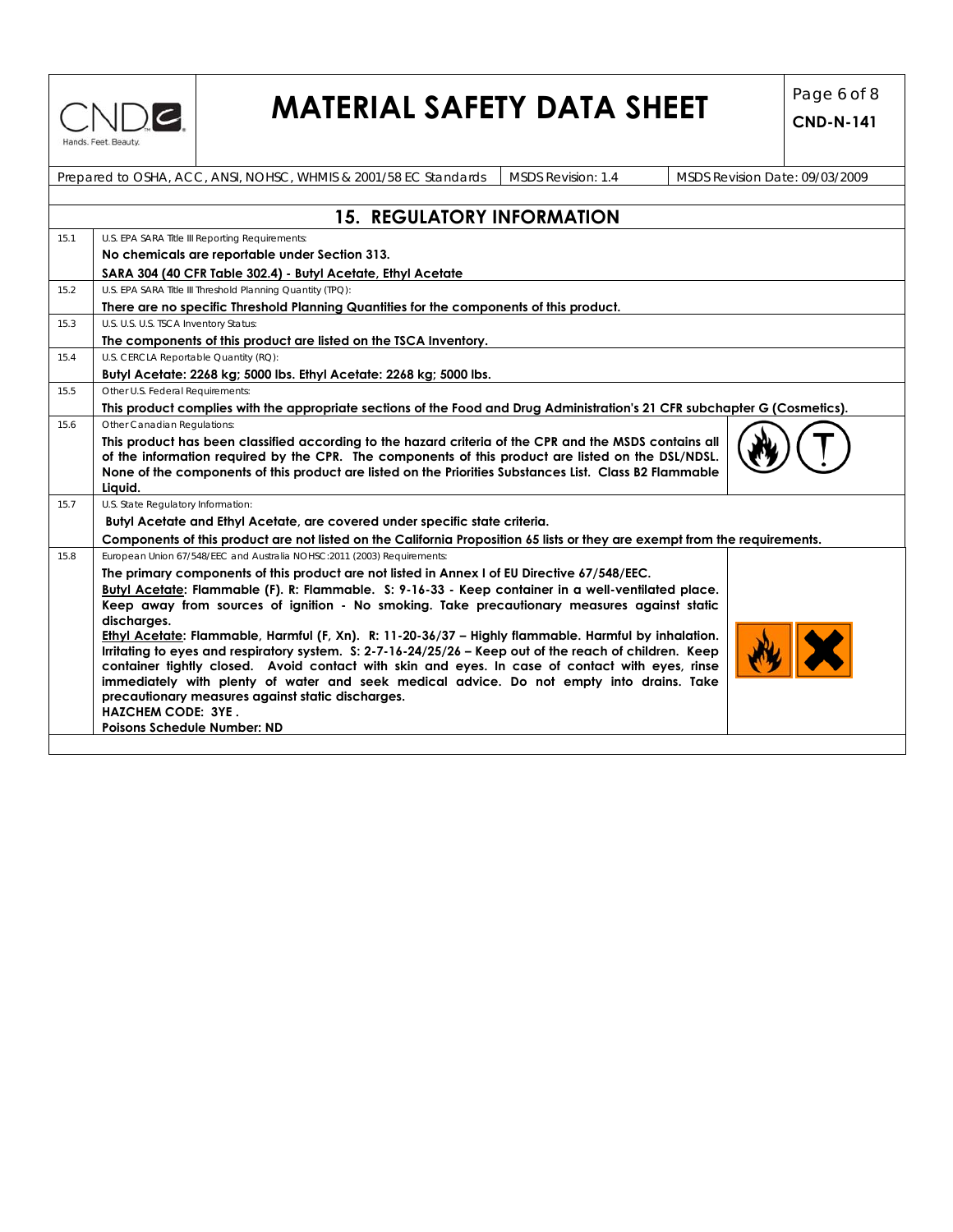

# **MATERIAL SAFETY DATA SHEET**  $\begin{bmatrix} \text{Page 7 of 8} \\ \text{CND N 141} \end{bmatrix}$

|      | Prepared to OSHA, ACC, ANSI, NOHSC, WHMIS & 2001/58 EC Standards                                                                       |                                          | <b>MSDS Revision: 1.4</b> | MSDS Revision Date: 09/03/2009                                                                                                                                                                                                                         |  |  |  |  |  |
|------|----------------------------------------------------------------------------------------------------------------------------------------|------------------------------------------|---------------------------|--------------------------------------------------------------------------------------------------------------------------------------------------------------------------------------------------------------------------------------------------------|--|--|--|--|--|
|      |                                                                                                                                        |                                          |                           |                                                                                                                                                                                                                                                        |  |  |  |  |  |
|      |                                                                                                                                        | <b>16. OTHER INFORMATION</b>             |                           |                                                                                                                                                                                                                                                        |  |  |  |  |  |
| 16.1 | Other Information:                                                                                                                     |                                          |                           |                                                                                                                                                                                                                                                        |  |  |  |  |  |
|      | <b>WARNING FLAMMABLE.</b> Precisely follow directions and MSDS (available through your supplier) for use. Store in a cool place. Avoid |                                          |                           |                                                                                                                                                                                                                                                        |  |  |  |  |  |
|      | all skin contact. If redness or other signs of adverse reaction occur, discontinue use immediately. Keep tightly sealed. Keep out of   |                                          |                           |                                                                                                                                                                                                                                                        |  |  |  |  |  |
|      | sunlight. Keep out of reach of children. For Professional use only.                                                                    |                                          |                           |                                                                                                                                                                                                                                                        |  |  |  |  |  |
| 16.2 | Terms & Definitions:                                                                                                                   |                                          |                           |                                                                                                                                                                                                                                                        |  |  |  |  |  |
|      | Please see last page of this MSDS.                                                                                                     |                                          |                           |                                                                                                                                                                                                                                                        |  |  |  |  |  |
| 16.3 | Disclaimer:                                                                                                                            |                                          |                           |                                                                                                                                                                                                                                                        |  |  |  |  |  |
|      |                                                                                                                                        |                                          |                           | This Material Safety Data Sheet is offered pursuant to OSHA's Hazard Communication Standard, 29 CFR §1910.1200. Other<br>government regulations must be reviewed for applicability to this product. To the best of ShipMate's & Creative Nail Design's |  |  |  |  |  |
|      |                                                                                                                                        |                                          |                           | knowledge, the information contained herein is reliable and accurate as of this date; however, accuracy, suitability or completeness                                                                                                                   |  |  |  |  |  |
|      |                                                                                                                                        |                                          |                           | are not guaranteed and no warranties of any type, either expressed or implied, are provided. The information contained herein                                                                                                                          |  |  |  |  |  |
|      |                                                                                                                                        |                                          |                           | relates only to the specific product(s). If this product(s) is combined with other materials, all component properties must be                                                                                                                         |  |  |  |  |  |
|      | considered. Data may be changed from time to time. Be sure to consult the latest edition.                                              |                                          |                           |                                                                                                                                                                                                                                                        |  |  |  |  |  |
| 16.4 | Prepared for:<br><b>Creative Nail Design, Inc.</b>                                                                                     |                                          |                           |                                                                                                                                                                                                                                                        |  |  |  |  |  |
|      | A Division of Colomer U.S.A., Inc.                                                                                                     |                                          |                           |                                                                                                                                                                                                                                                        |  |  |  |  |  |
|      | 1125 Joshua Way                                                                                                                        |                                          |                           |                                                                                                                                                                                                                                                        |  |  |  |  |  |
|      | Vista, CA 92081 USA                                                                                                                    |                                          | $ \hspace{.8mm}\rangle$ C |                                                                                                                                                                                                                                                        |  |  |  |  |  |
|      | (800) 833-NAIL (6245) phone                                                                                                            |                                          |                           |                                                                                                                                                                                                                                                        |  |  |  |  |  |
|      | (760) 599-2900<br>(760) 599-4005 fax                                                                                                   | Hands. Feet. Beauty.                     |                           |                                                                                                                                                                                                                                                        |  |  |  |  |  |
|      | http://www.cnd.com/                                                                                                                    |                                          |                           |                                                                                                                                                                                                                                                        |  |  |  |  |  |
| 16.5 | Prepared by:                                                                                                                           |                                          |                           |                                                                                                                                                                                                                                                        |  |  |  |  |  |
|      | ShipMate, Inc.                                                                                                                         |                                          |                           |                                                                                                                                                                                                                                                        |  |  |  |  |  |
|      | <b>PO Box 787</b><br>Sisters, OR 97759-0787 USA                                                                                        |                                          |                           |                                                                                                                                                                                                                                                        |  |  |  |  |  |
|      | Phone: +1 (310) 370-3600                                                                                                               |                                          |                           |                                                                                                                                                                                                                                                        |  |  |  |  |  |
|      | Fax: +1 (310) 370-5700                                                                                                                 | Dangerous Goods<br>Training & Consulting |                           |                                                                                                                                                                                                                                                        |  |  |  |  |  |
|      | e-mail: shipmate@shipmate.com                                                                                                          |                                          |                           |                                                                                                                                                                                                                                                        |  |  |  |  |  |